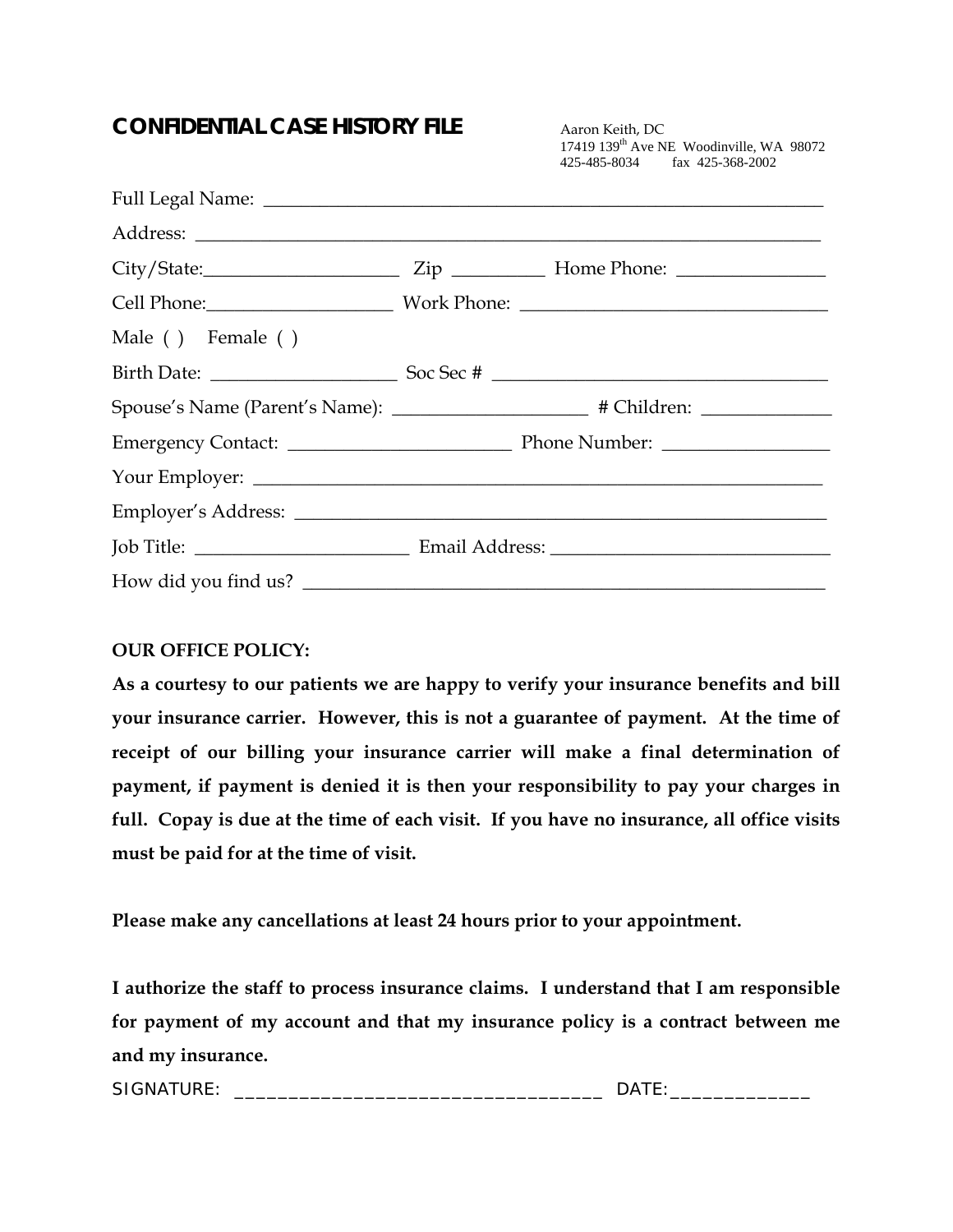## **MEDICAL HISTORY (Please answer all questions)**

| List any surgeries (include dates and reason):                                                                                                                                                                                                                                                                                                                                                                         |                                                                                                                                                                                                                                                                                                                                                                                                                                        |                                                                                                                                                                                                                                                                                                                                                                                                                                                   |  |
|------------------------------------------------------------------------------------------------------------------------------------------------------------------------------------------------------------------------------------------------------------------------------------------------------------------------------------------------------------------------------------------------------------------------|----------------------------------------------------------------------------------------------------------------------------------------------------------------------------------------------------------------------------------------------------------------------------------------------------------------------------------------------------------------------------------------------------------------------------------------|---------------------------------------------------------------------------------------------------------------------------------------------------------------------------------------------------------------------------------------------------------------------------------------------------------------------------------------------------------------------------------------------------------------------------------------------------|--|
| List any hospitalizations (include dates and reason):                                                                                                                                                                                                                                                                                                                                                                  |                                                                                                                                                                                                                                                                                                                                                                                                                                        |                                                                                                                                                                                                                                                                                                                                                                                                                                                   |  |
| List auto accident injuries (include dates):                                                                                                                                                                                                                                                                                                                                                                           |                                                                                                                                                                                                                                                                                                                                                                                                                                        |                                                                                                                                                                                                                                                                                                                                                                                                                                                   |  |
| List any on the job injuries (include dates):<br>problems, etc.):                                                                                                                                                                                                                                                                                                                                                      | List any current or past major medical conditions you have had (cancer, diabetes, arthritis, back                                                                                                                                                                                                                                                                                                                                      |                                                                                                                                                                                                                                                                                                                                                                                                                                                   |  |
|                                                                                                                                                                                                                                                                                                                                                                                                                        | List all current over-the-counter and prescription medications and reason:                                                                                                                                                                                                                                                                                                                                                             |                                                                                                                                                                                                                                                                                                                                                                                                                                                   |  |
| problems, etc.)<br>and the contract of the contract of the contract of the contract of the contract of the contract of the contract of the contract of the contract of the contract of the contract of the contract of the contr                                                                                                                                                                                       | List any health conditions that run in your family (cancer, heart disease, diabetes, arthritis, back                                                                                                                                                                                                                                                                                                                                   |                                                                                                                                                                                                                                                                                                                                                                                                                                                   |  |
| Reason?                                                                                                                                                                                                                                                                                                                                                                                                                | Have you been under a physician's care in the past year? $\Box$ no $\Box$ yes<br><u> 1989 - Andrea Santa Andrea Andrea Andrea Andrea Andrea Andrea Andrea Andrea Andrea Andrea Andrea Andrea Andr</u>                                                                                                                                                                                                                                  |                                                                                                                                                                                                                                                                                                                                                                                                                                                   |  |
|                                                                                                                                                                                                                                                                                                                                                                                                                        |                                                                                                                                                                                                                                                                                                                                                                                                                                        |                                                                                                                                                                                                                                                                                                                                                                                                                                                   |  |
|                                                                                                                                                                                                                                                                                                                                                                                                                        | If female, is it possible you are pregnant? $\Box$ no $\Box$ yes Do you smoke/use tobacco? $\Box$ no $\Box$ yes                                                                                                                                                                                                                                                                                                                        |                                                                                                                                                                                                                                                                                                                                                                                                                                                   |  |
| <b>Exercise habits?</b> $\Box$ never $\Box$ occasional $\Box$ frequent                                                                                                                                                                                                                                                                                                                                                 |                                                                                                                                                                                                                                                                                                                                                                                                                                        |                                                                                                                                                                                                                                                                                                                                                                                                                                                   |  |
| Check any of the following symptoms you have noticed:<br>Prev/Now                                                                                                                                                                                                                                                                                                                                                      |                                                                                                                                                                                                                                                                                                                                                                                                                                        |                                                                                                                                                                                                                                                                                                                                                                                                                                                   |  |
| $\square$ $\square$ Headaches<br>$\Box$ $\Box$ Dizziness or Lightheaded<br>□ □ Jaw Pain, clicking, or locking<br>$\Box$ $\Box$ Pain or difficulty swallowing<br>$\Box$ $\Box$ Neck pain or stiffness<br>$\Box$ $\Box$ Shoulder pain<br>$\Box$ $\Box$ Mid back pain<br>Chest pain or cough<br>ப<br>U<br>Pain/trouble breathing<br>П<br>П<br>Arm/hand numbness/tingling<br>□<br>□<br>Arm/hand fatigue/weakness<br>П<br>⊔ | $\Box$ $\Box$ Low back pain<br>$\Box$ $\Box$ Leg/foot numbness/tingling<br>$\Box$ $\Box$ Leg/foot fatigue/weakness<br>$\Box$ $\Box$ Leg pain with walking<br>$\Box$ $\Box$ Abdominal pain<br>$\Box$ Nausea or vomiting<br>$\Box$ Diarrhea or constipation<br>Blood in urine or stool<br>П<br>l I<br>Difficulty or pain w/urination<br>П<br>□<br>Difficulty with sexual function<br>$\Box$<br>□<br>Abnormal menstrual periods<br>□<br>П | $\Box$ $\Box$ Sensitive to light or sound<br>□ □ Visual/hearing disturbance<br>□ □ Memory loss/problems<br>$\Box$ $\Box$ Irritability or depression<br>□ □ Fatigue or loss of energy<br>$\Box$ $\Box$ Fainting or convulsions<br>$\Box$ $\Box$ Trouble with balance/<br>coordination<br>$\Box$ Sleep disturbances/problems<br>Rashes (face, body, limbs)<br>П.<br>$\Box$ Joint pain or swelling<br>□<br>$\Box$ Pain with exertion (activity,<br>□ |  |

\_\_\_\_\_\_\_\_\_\_\_\_\_\_\_\_\_\_\_\_\_\_\_\_\_\_\_\_\_\_\_\_\_\_\_\_\_\_\_\_\_\_\_\_\_\_\_\_\_\_\_\_\_\_\_\_\_\_\_\_\_\_\_\_\_\_\_\_\_\_\_\_\_\_\_\_\_\_\_\_\_\_\_\_\_\_\_\_\_\_\_\_\_\_\_\_\_\_\_\_\_\_

#### HAVE YOU HAD ANY OF THE FOLLOWING NOW: EVER:

- □ Pain worse at night  $□$  History of cancer
- 
- 
- □ Recent bacterial infection (30 days)
- □ Loss of bowel or bladder control
- □ Urinary discharge
- □ Recent surgery (30 days)
- 
- 
- □ Constant pain <br>□ History of IV drug use
- □ Unexplained weight loss <br>□ History of blood transfusion